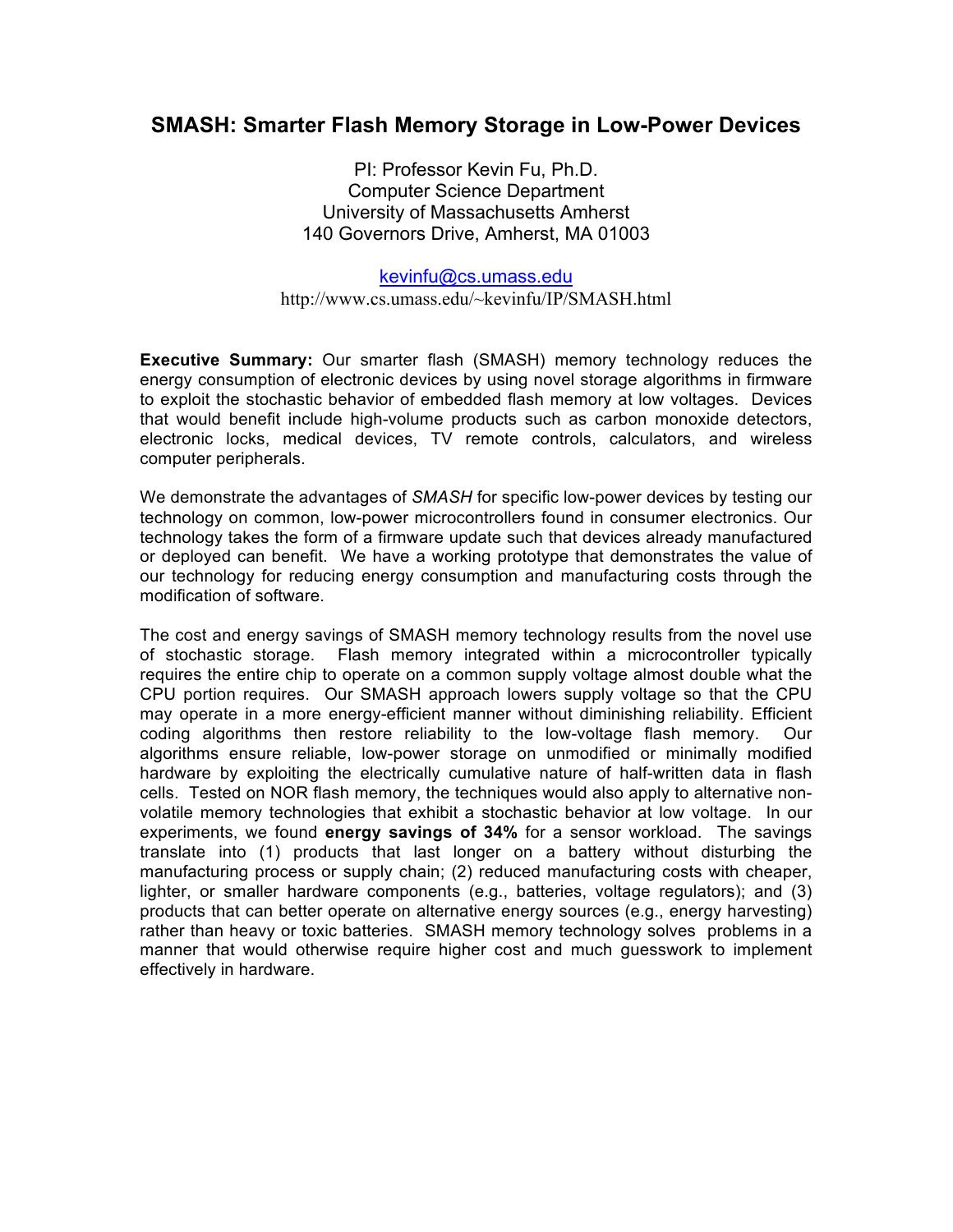### **I. Description of Technology**

Billions of microcontrollers appear in embedded systems ranging from thermostats and utility meters to tollway payment transponders and pacemakers. Modern microcontrollers often include 128 bytes to 10 Kbytes of on-chip flash memory. While reliability, low cost, and high storage density of flash memory make it a natural choice for embedded systems, its *high voltage requirement* introduces challenges for energyefficient designs aiming to maximize the system's effective lifetime on a finite source of energy. Writing to flash memory is an energy-intensive operation because of the fundamental behavior of floating gate transistors. An ideal microcontroller would consume energy that varies linearly with the number of flash writes in a workload. **State of the art microcontrollers of this variety require the entire chip to operate on a supply voltage that is significantly higher than what the CPU portion of the microcontroller requires.** This large gap results in wasted energy with diminishing returns on reliability. Present-day technology such as low-power hardware or fast error correction codes do not address this wasted energy. The wasted energy is a result of a mismatch between the reliability needed by software and the reliability provided by the hardware. That is, software could reliably run on significantly less energy by dynamically tuning the storage algorithms. Microcontroller hardware presently over-provisions with wasted energy because the instruction set architectures provide no flexibility for firmware to set reliability parameters to match the precision of data for storage (e.g., low-precision sensor data). SMASH allows application-specific firmware in microcontroller-based products to **automatically set ideal parameters for storage reliability and energy consumption.**

Our SMASH approach reduces the operating voltage of the microcontroller to a point at which the resulting energy savings of the CPU portion of the workload exceeds the energy cost of the algorithms for ensuring reliable writes. In practice, we find **energy savings of 34% not unusual**. The technique requires minimal or no hardware modification and also allows for RFID-scale devices to better exploit capacitors as power supplies. The capacitor provides finite energy and therefore the voltage decays exponentially. The long tail of the curve provides insufficient voltage for conventional writes to flash memory, but is sufficient for reliable storage with our techniques.

### **A. Why software? It's more end-to-end.**

Our software approach allows the low-power device to operate at a lower voltage than required by flash memory, which results in saved energy in cases where the workload involves more computations than flash writes. In addition, our methods self-tune to any microcontroller so long as it contains on-chip flash memory.

Today's devices are limited by battery longevity or exclude flash memory access to reduce the power consumption. It would be difficult to implement SMASH-equivalent techniques in hardware because of the need to redesign major interfaces such as the Instruction Set Architecture (ISA). Our techniques require little or no modification of hardware, and yet results in significantly reduced energy consumption. Energy savings are as simple as a software update to microcontroller firmware. Moreover, the update can work on binary object code. Source code is helpful, but not required to apply our techniques.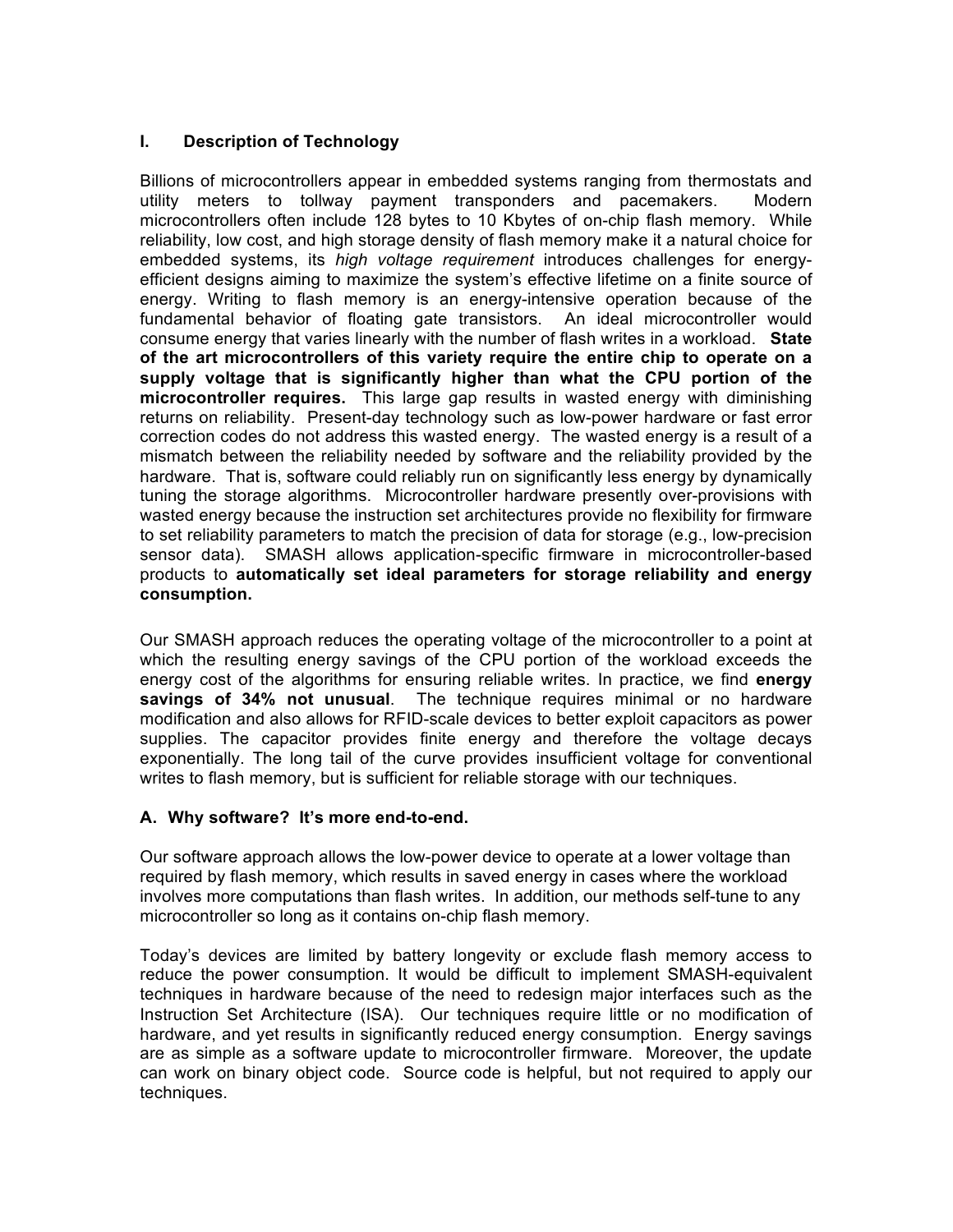#### **B. Advantages over existing technologies**

The main commercial uses of our *SMASH* technology are to (1) extend the effective lifetime of low-power devices by lowering their operating voltage and to (2) allow removal of unnecessary circuitry that is redundant with our more efficient software.

**SMASH can improve battery life of a product even in the absence of source code. Because our technique requires only a small number of changes to a subroutine,**  SMASH consumes only a few dozen bytes of space. Essentially, calls to instructions that write to flash are replaced with subroutine function calls that preserve the size of the main program.

**SMASH makes expensive hardware unnecessary.** Today, devices add expensive voltage regulators that have excessive quiescent current draw in order to satisfy manufacturer specifications for reliable flash memory. Some devices will add additional circuitry (a few dozen components) to implement discrete voltage scaling. By allowing flash memory to work reliably at low-voltage, these voltage conditioning circuits can be either removed entirely or replaced with cheaper components. The removal leads to both cost savings of manufacturing and increased battery lifetime for the consumer experience.

#### **II. How to incorporate SMASH memory into products**

After profiling the power consumption of a product to determine certain parameters, a manufacturer would apply a software update to their firmware. While source code from the product would be helpful, binary splicing would be feasible depending on various programming models (e.g., use of reentrant code). A typical embedded system would then choose a more efficient voltage regulator at a lower voltage. One could also use a less precise regulator to further reduce costs. Some platforms (e.g., batteryless or energy harvesting platforms) may be able to remove additional circuitry that is redundant with the software that can more efficiently provide tunable, end-to-end reliability.

Our preliminary study on a popular microcontroller shows that increasing the operating voltage from 1.8V to 2.2V causes the CPU to draw about 50% more power (without commensurate gain in clock speed) because of the voltage squaring effect. The drawback of lowering voltage below flash memory requirements in order to save power is the reduction of flash memory reliability. Fortunately, our methods mask the deficiencies of flash memory to enable reliable writes while coping with low voltage.